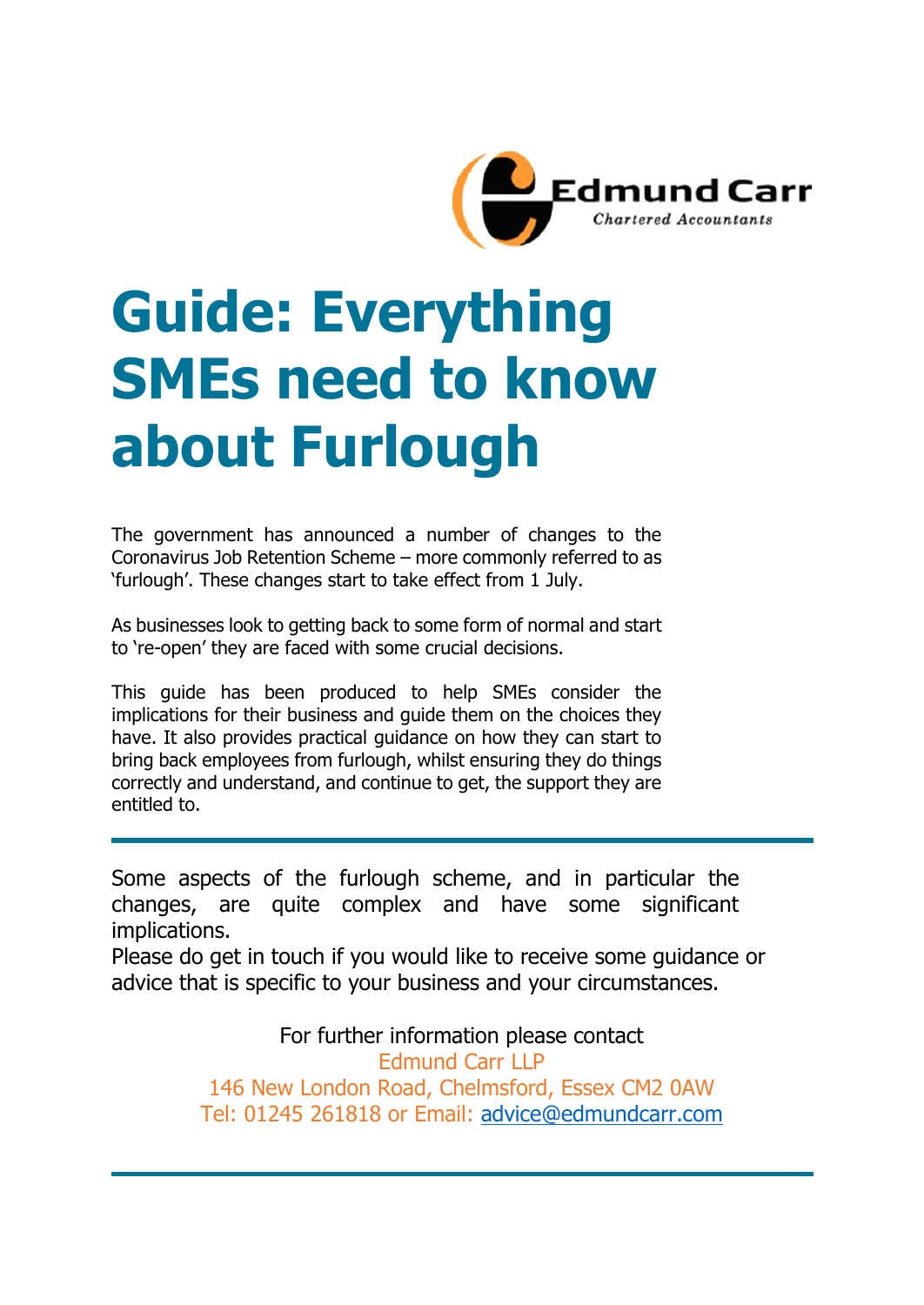

## **CONTENTS**

| 1. |                                                                         |
|----|-------------------------------------------------------------------------|
| 2. | What is the flexible furlough scheme and how can my business use it?  3 |
| 3. |                                                                         |
| 4. |                                                                         |
| 5. |                                                                         |
| 6. |                                                                         |
| 7. |                                                                         |
| 8. |                                                                         |
| 9. | Can I furlough parents who have been on maternity or paternity leave?6  |
|    |                                                                         |
|    |                                                                         |
|    |                                                                         |
|    |                                                                         |
|    | 14. What notice do I need to give employees I wish to bring back from   |
|    |                                                                         |
|    |                                                                         |
|    |                                                                         |
|    |                                                                         |
|    | 18. I need to make some staff redundant; how do I do this? 10           |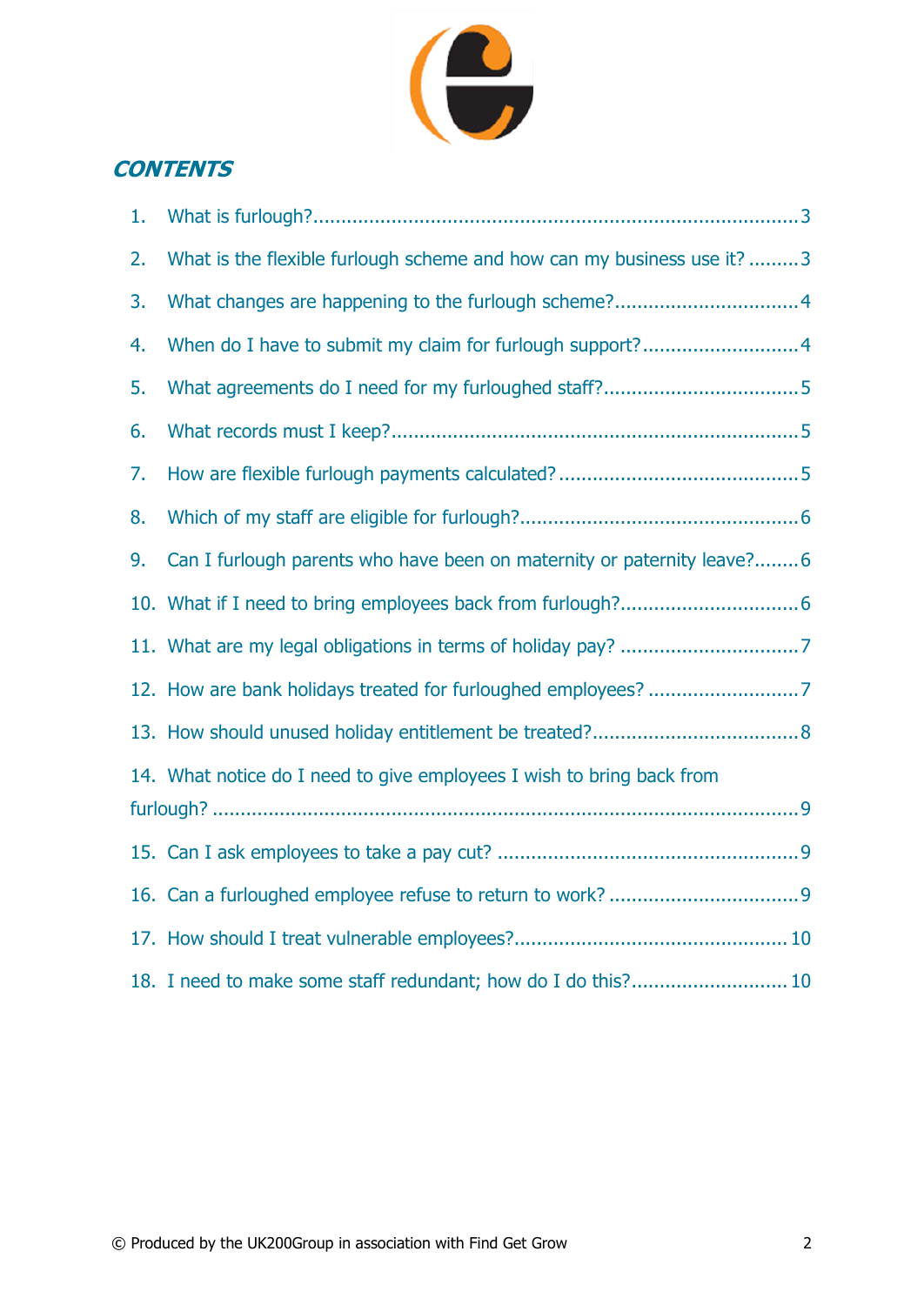

#### <span id="page-2-0"></span>**1. What is furlough?**

The word 'furlough' generally means temporary leave of absence from work. This can be due to economic conditions affecting one company, or matters affecting the whole country. Until now the expression has not carried any meaning in UK employment law but has been temporarily introduced in response to the unprecedented situation presented by the COVID-19 pandemic.

Furlough leave has been temporarily introduced by the government to provide employers with an option to keep employees on the payroll without them working; from 1 July, working reduced hours is allowed under the flexible extension to the furlough scheme. As the furloughed staff are kept on the payroll, this is different to being laid off without pay or being made redundant. The ability to furlough employees was introduced to support employers who are severely affected by coronavirus.

This provides employers with another option when reviewing the circumstances of their business, as an alternative to implementing redundancies or layoffs without pay.

#### <span id="page-2-1"></span>**2. What is the flexible furlough scheme and how can my business use it?**

Prior to changes that come into effect from  $1<sup>st</sup>$  July, an employee had to be on furlough leave for a minimum period of 3 weeks. Employees cannot do any work for their employer at all whilst they were on furlough.

From  $1<sup>st</sup>$  July, the furlough scheme will become "flexible". This allows employees to work for some days (or even part days) and be on furlough leave for other days.

This additional flexibility will help businesses start to ease back into operation on a gradual basis that takes into account that may not have the income or demand for services to enable staff to return to work fulltime. For example, an employee would be able to work Monday and Tuesday and then be on furlough leave on Wednesday, Thursday and Friday.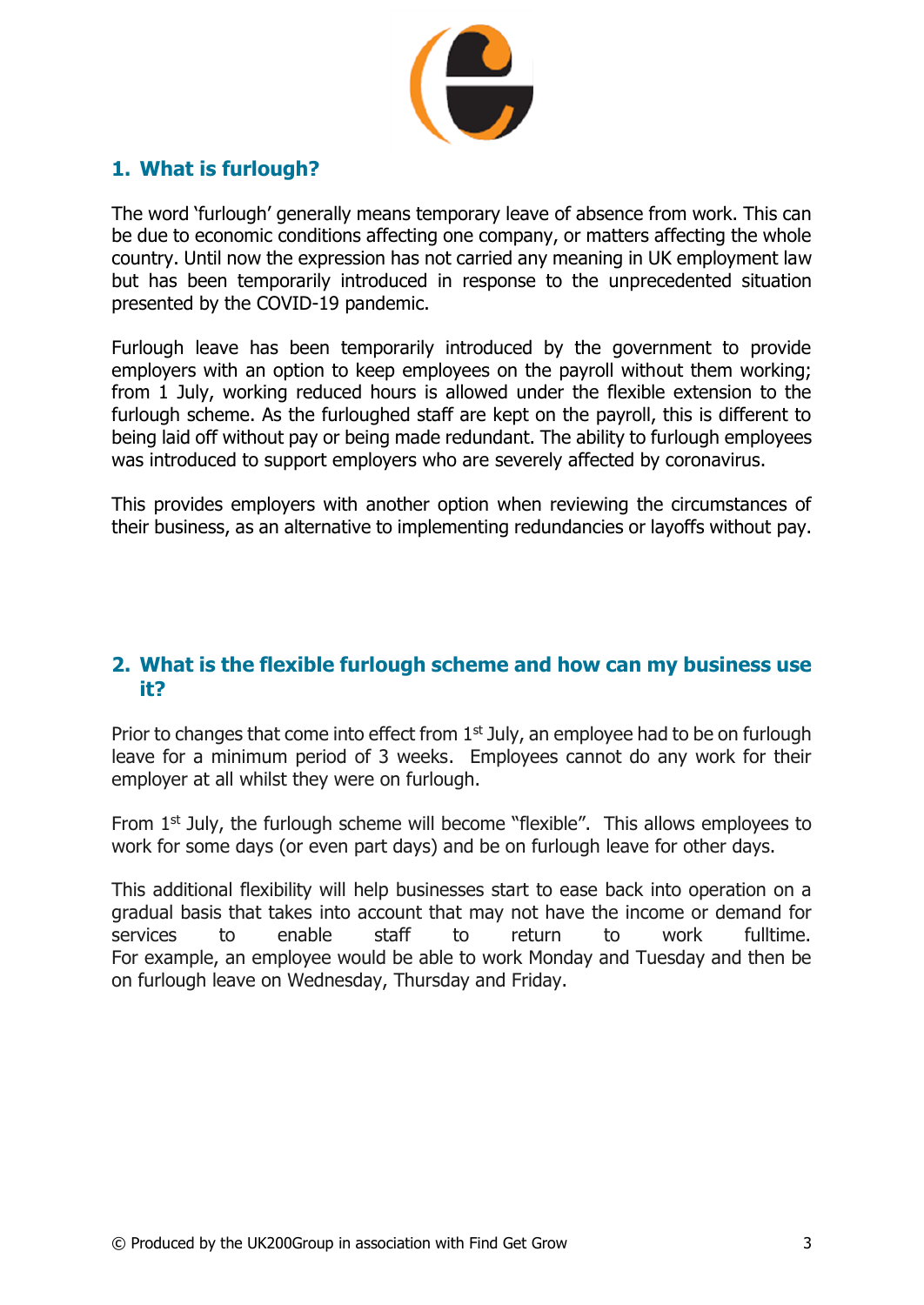

### <span id="page-3-0"></span>**3. What changes are happening to the furlough scheme?**

There are many changes to the furlough scheme over the coming months as the financial support the government is providing is gradually reduced whilst employers will be required to make an increasing financial contribution. The key changes are as follows:

- From 1 August 2020, employers have to start contributing to the wages of furloughed employees. They will be required to meet the cost of employer NICs and pension contributions.
- From 1 September 2020 employers will also have to pay 10% towards an employee's wages as well as NICs and pension contributions.
- From 1 October 2020 employers will have to pay to 20% towards an employee's wages as well as NICs and pension contributions.

#### <span id="page-3-1"></span>**4. When do I have to submit my claim for furlough support?**

The claim periods for the new flexible arrangements are limited. They are:

- Any claim in respect of the period before 30 June will have to be made before 31 July.
- Any claim in respect of a period after 1 July must start and end with the same calendar month which means periods of furlough leave will not be able to overlap months.

If you have staff whose furlough spans June and July, you will need to submit separate claims for June and July – even if the staff have been furloughed continuously.

You must include all staff in one claim, even if they are paid at different times. Whilst you can submit a claim up to 14 days before the end of the relevant claim period, this should be avoided in case you need to make staff work changes. If this happened, you would need to make adjustments to future claims which would make future claims more complicated for your business.

The government recommends that you don't claim until you are sure of the exact number of hours your staff will have worked during the claim period.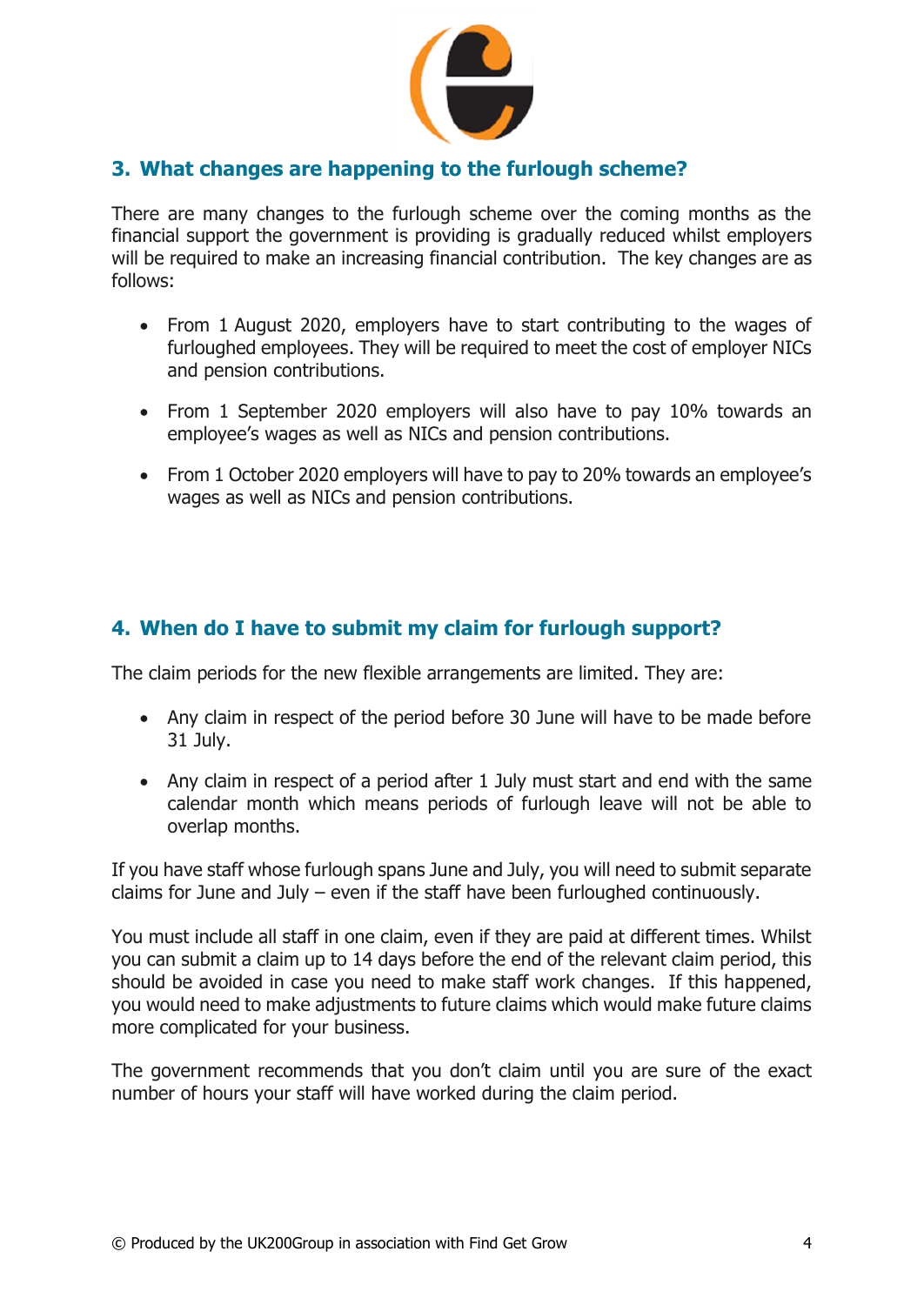

### <span id="page-4-0"></span>**5. What agreements do I need for my furloughed staff?**

For any staff that you have put on furlough leave, there should be a furlough agreement in place. This may be, as per the government guidance on  $17<sup>th</sup>$  April 2020, a written communication to the employees affected:

> "there needs to be a written record, but the employee does not have to provide a written response".

It is likely that the furlough agreement an employer has with staff will currently prohibit employees from carrying out any work for the employer during their furlough period.

Therefore, if you wish to take advantage of the flexible furlough arrangement, the furlough agreement will need to be amended or a fresh agreement entered into to record the new flexible terms.

#### <span id="page-4-1"></span>**6. What records must I keep?**

The rules around record keeping are remaining the same but there are some additional points that employers must note if taking advantage of the flexible arrangement. For those employees on flexible furlough leave, employers must keep a record of:

- the usual hours worked by the employee;
- details of the calculation used to calculate those hours; and
- the actual hours worked during the furlough period.

This record must be retained for 6 years.

#### <span id="page-4-2"></span>**7. How are flexible furlough payments calculated?**

If you do not intend to ask employees to return to work, your pay calculations will not change (but your contribution will increase from 1 August).

If your staff do return on a part time basis, the way in which flexible furlough payments are calculated is complex and considers a number of factors, including the usual hours worked, the hours actually worked and whether the employee has fixed or variable pay.

The government has provided a number of [practical examples](https://www.gov.uk/government/publications/find-examples-to-help-you-work-out-80-of-your-employees-wages/example-of-a-full-calculation-for-an-employee-who-is-flexibly-furloughed?utm_medium=email&_hsmi=89538710&_hsenc=p2ANqtz--gomE96R_hYBedE4UxPftHp1--uQeXN01xfYOsFkVTz4x6Po8Ud8LzUVd8gWAxQt1D7ejCx1aF-1CeIS_IzYxfOCLnMQ&utm_content=89538710&utm_source=hs_email) online which can be used to guide employers through the calculations.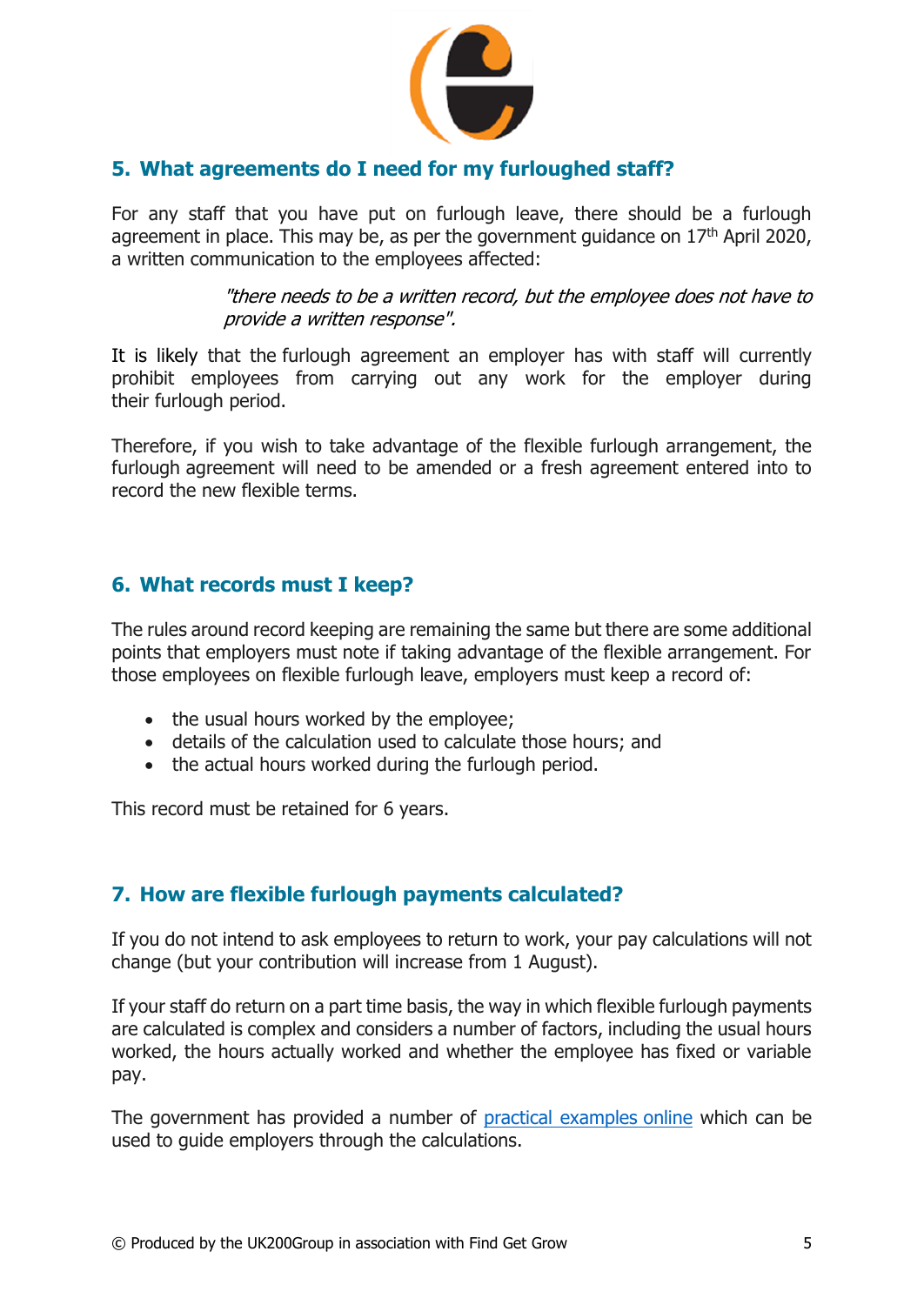

Using your payroll system to help you with these calculations is advisable.

## <span id="page-5-0"></span>**8. Which of my staff are eligible for furlough?**

An employee must have had a minimum of 3 weeks of furlough leave prior to **30 June 2020 in order to be eligible for furlough (so they must have been put on furlough on or before 10 June 2020)**.

There is an exception to the rule for employees returning from maternity or paternity leave after 10 June. These employees can be furloughed as long as the employer has used the scheme before 10 June.

From 1 July, employers will not be able to claim furlough for more employees than it has in any previous claim.

For example, if you have only ever claimed for a maximum of 10 employees during any period before 1 July, you will not be able to exceed this amount going forward.

You can change which employees you put on furlough leave.

#### <span id="page-5-1"></span>**9. Can I furlough parents who have been on maternity or paternity leave?**

There is a furlough extension for new parents returning to work after 10 June. Parents who have been on statutory maternity or paternity leave and who return to work after the 10 June cut-off date will be eligible for the furlough scheme.

This will only apply if you have previously furloughed employees.

#### <span id="page-5-2"></span>**10. What if I need to bring employees back from furlough?**

From 1 July you can bring back previously furloughed employees on any work pattern e.g. full or part time and for any amount of time e.g. no 3-week minimum period.

For example, an employee would be able to work Monday and Tuesday and then be on furlough leave on Wednesday, Thursday and Friday.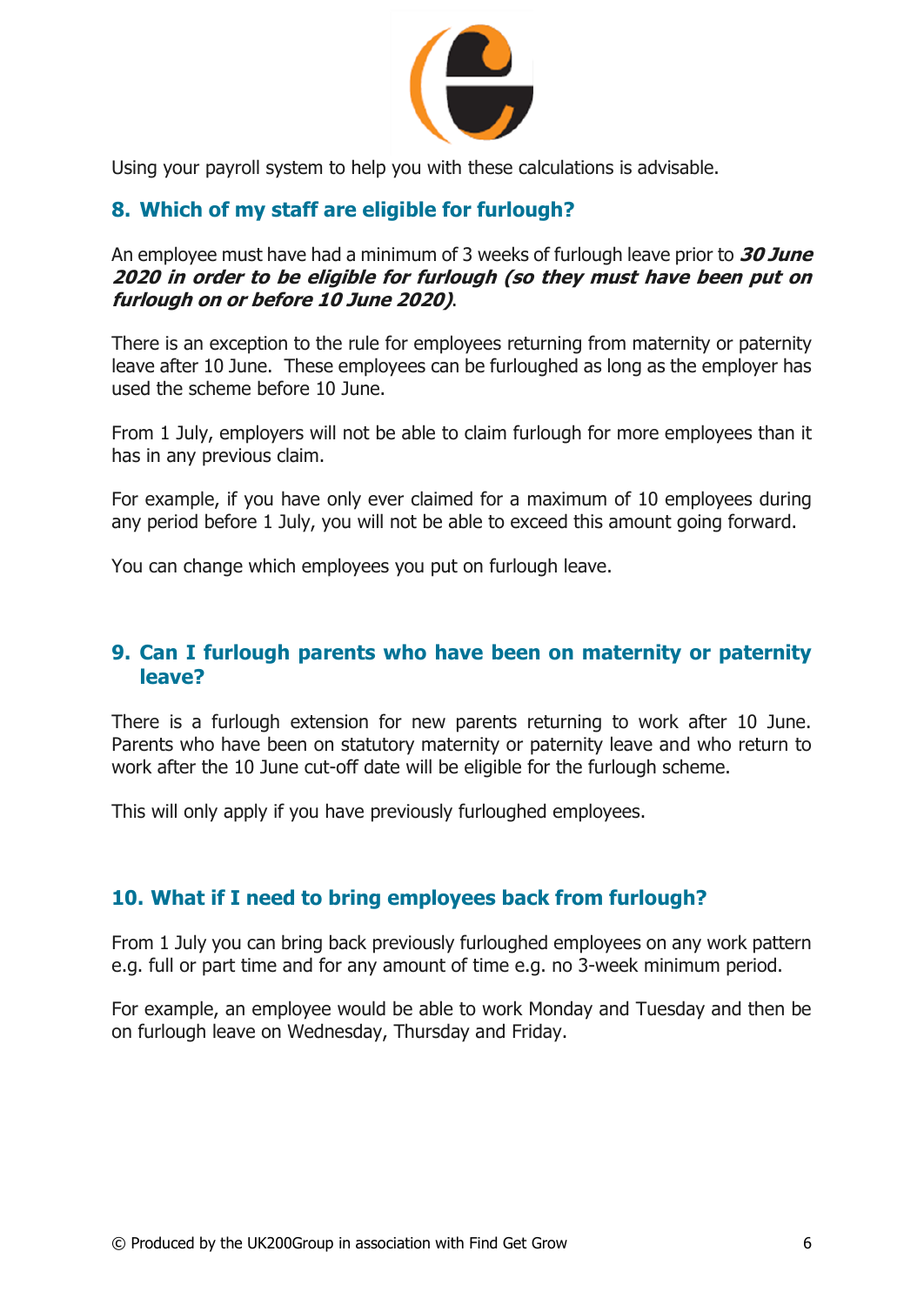

## <span id="page-6-0"></span>**11. What are my legal obligations in terms of holiday pay?**

Employees should receive holiday pay when they are on holiday to reflect pay that they would have received had they been at work and working. The pay an employee receives will depend on how many hours they work, and how they are paid for those hours.

Holiday pay for those on furlough and also for those who aren't, should be calculated in line with current legislation and based on an employee's usual earnings. Where an employee has regular hours and pay, holiday pay is calculated on these hours but if they have variable hours or pay, then the holiday pay is calculated using an average of the previous 52-weeks' worth of remuneration. For furloughed employees taking annual leave, the employer must still calculate and pay holiday pay in accordance with legislation. If this is above the amount that employees receive whilst on furlough, then the employer must pay the difference but can continue to claim the 80% grant from the government to cover some of the cost of the holiday pay.

Employees on furlough can take holiday without disrupting their furlough. The notice requirements for their employer requiring an employee to take leave or to refuse a request for leave continue to apply. If an employer requires an employee to take holiday whilst on furlough, the employer should consider whether any restrictions the employee is under, such as the need to socially distance or self-isolate, would prevent the employee from resting, relaxing and enjoying leisure time, which is the fundamental purpose of holiday.

#### <span id="page-6-1"></span>**12. How are bank holidays treated for furloughed employees?**

Employees are still entitled to the statutory holiday entitlement for the year, so employers need to consider this.

For employees on furlough, where a bank holiday falls within their period of furlough and the employee would have usually worked that bank holiday, their furlough is unaffected by it. If the employee would ordinarily have their bank holiday as annual leave, then there are two options:

- **Bank holiday taken as annual leave.** If the employer and employee agree that the bank holiday can be taken as annual leave while on furlough, the employer must pay the correct holiday pay.
- **Bank holiday deferred.** If the employer and employee agree that the bank holiday will not be taken as annual leave at that time, then the employee must still receive the day of annual leave that would have been received. The leave can be deferred to a later date, but the employee must still receive their full holiday entitlement.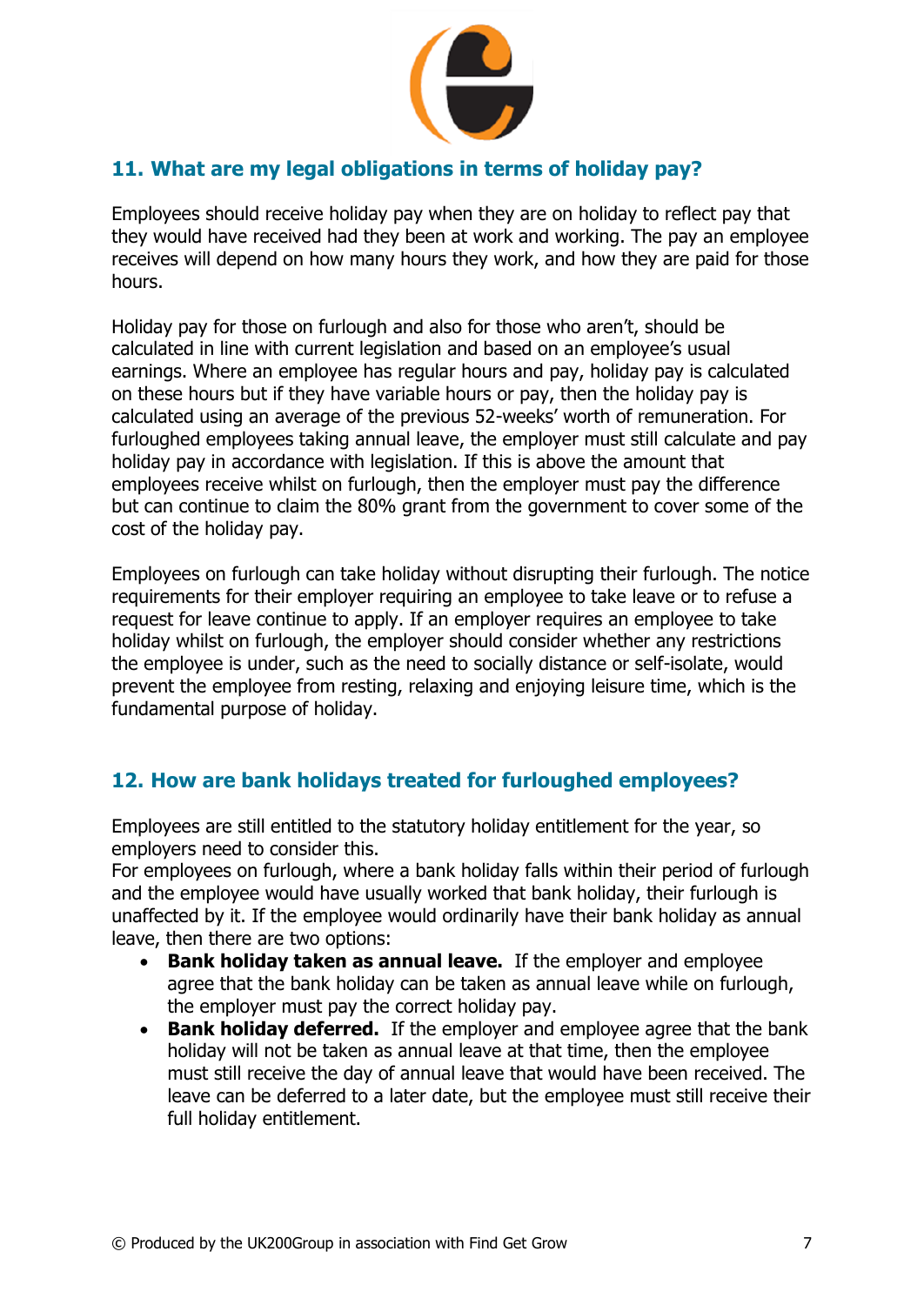

## <span id="page-7-0"></span>**13. How should unused holiday entitlement be treated?**

The government passed new emergency legislation meaning an employee can carry forward holiday where the impact of coronavirus means it has not been 'reasonably practicable' to take it in the leave year to which it relates. Where it has not been 'reasonably practicable' for the employee to take some or all of the four weeks' holiday due to the effects of coronavirus, holiday's not taken can be carried forward into the following two years leave.

#### **What is 'reasonably practicable'?**

When defining 'reasonably practicable' government guidance suggests an employer should consider:

- whether the business has faced a significant increase in demand due to coronavirus that would reasonably require the employee to continue to be at work and cannot be met through alternative practical measures
- the extent to which the business' workforce is disrupted by the coronavirus and the practical options available to the business to provide temporary cover of essential activities
- the health of the employee and how soon they need to take a period of rest and relaxation
- the length of time remaining in the employee's leave year, to enable the employee to take holiday at a later date within the leave year
- the extent to which the employee taking leave would impact on wider society's response to, and recovery from, the coronavirus situation
- the ability of the remainder of the available workforce to provide cover for the employee going on leave

Employers should do everything reasonably practicable to ensure that the employee is able to take as much of their leave as possible in the year to which it relates, and where leave is carried forward, it is best practice to give employees the opportunity to take holiday at the earliest opportunity.

#### **Furloughed employees**

Employees who are on furlough are unlikely to need to carry forward statutory annual leave, as they will be able to take it during the furlough period. However, to do so they must be paid the correct holiday pay which is likely to be higher than the rate of pay that will be covered by government grants, with the employer making up the difference.

If, due to the impact of coronavirus on operations, the employer is unable to fund the difference, it is likely that this would make it not reasonably practicable for the employee to take their leave, enabling the employee to carry their annual leave forwards.

In this situation, the employee must still be given the opportunity to take their annual leave, at the correct holiday pay, before the carried annual leave is lost at the end of the next 2 leave years.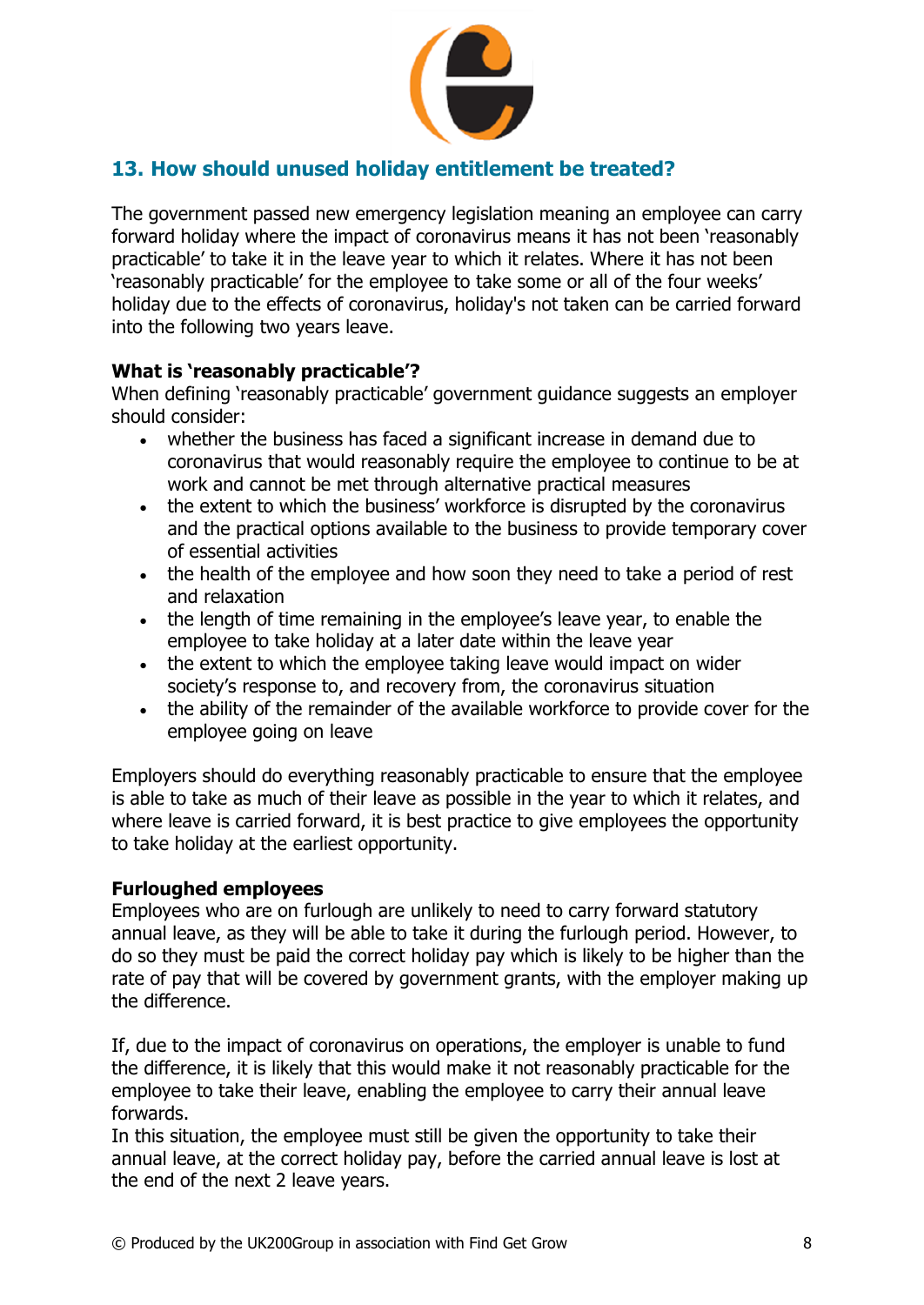

#### <span id="page-8-0"></span>**14. What notice do I need to give employees I wish to bring back from furlough?**

Technically no notice is required, so you could call an employee and ask them to return immediately. However, it is recommended that giving at least 48 hours' notice will allow you and your employees to have appropriate discussions and ensure that there are no concerns or other issues, for example employees needing to put in place childcare arrangements.

If you have employees that are members of unions, you may need to check if there are any specific arrangements in place with the unions or similar about notice.

In short, be as flexible and as amenable as possible.

#### <span id="page-8-1"></span>**15. Can I ask employees to take a pay cut?**

There is no change here in terms of the law. Reducing hours and/or pay are considered to be fundamental changes to an employee's terms and conditions. As such, employees should be consulted, and any agreement must be made in writing.

For many employers this may be the only viable basis for their business to be able to continue, such have been the financial challenges of Covid-19.

As with all things, take a sensitive and consultative approach if you are considering this route.

#### <span id="page-8-2"></span>**16. Can a furloughed employee refuse to return to work?**

The issue many employers are grappling with is whether a furloughed employee who refuses to return to work because of a stated fear of catching coronavirus can be dismissed.

Under the standard employment contract, the furloughed employee is obliged to follow reasonable instructions. One of those instructions contained in the employment contract will be that employees are to attend work within the hours set out.

The key issue in employment law is what is reasonable, and this depends on the precise facts of the case. As a result of the possible ambiguity an employer should carefully consider potential consequences before taking any disciplinary action for failure to attend work.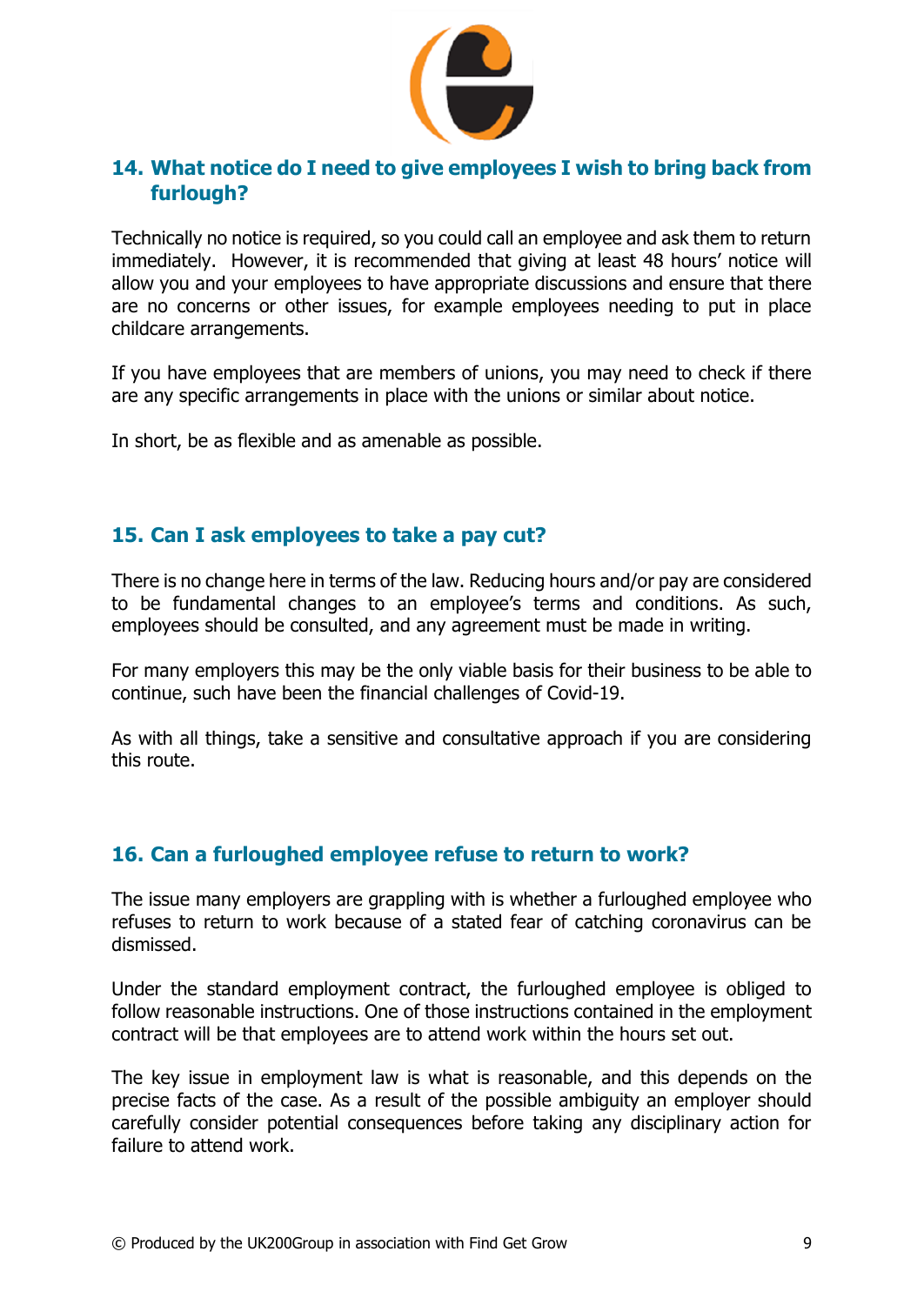

It is important to remember that although public health advice may say that it is safe for employees to attend work, the law is based on the employee's subjective perception of whether they thought that going to work posed a serious danger, and in this sense the law is often in favour of the furloughed employee.

If an employer decides to dismiss an employee or subject them to detriment, they should handle this very carefully. We expect significant number of claims from employees, as employers fail to follow the correct procedures.

If you are faced with this situation, we strongly recommend you seek legal advice.

#### <span id="page-9-0"></span>**17. How should I treat vulnerable employees?**

Some employees will be at higher risk if they contract the virus than others and employers should consider this and remember that employees will have different needs. For example. if an employee has asthma or a suppressed immune system, steps should be taken to ensure that they feel safe and the employer should recognise that these individuals are more likely to feel in danger than those without these conditions.

#### <span id="page-9-1"></span>**18. I need to make some staff redundant; how do I do this?**

There are very precise steps that businesses need to take if they are in the position where they need to make some staff redundant.

One of the key things that employers need to take care over is how they 'pool' their employees for redundancy purposes.

You are not entitled to use your furloughed group of employees as your pool for this purpose. You need to take into account all employees within a particular level whether furloughed or not.

Furthermore, it is vital that employers follow a fair redundancy process. Specifically, if you intend to dismiss 20 or more employees within a 90-day period you must carry out a collective consultation exercise.

That all said, redundancy is one of the potentially fair reasons for dismissal provided the employer follows the proper procedures.

#### For further information please contact

Edmund Carr LLP 146 New London Road, Chelmsford, Essex CM2 0AW Tel: 01245 261818 or email: [advice@EdmundCarr.com](mailto:advice@EdmundCarr.com)